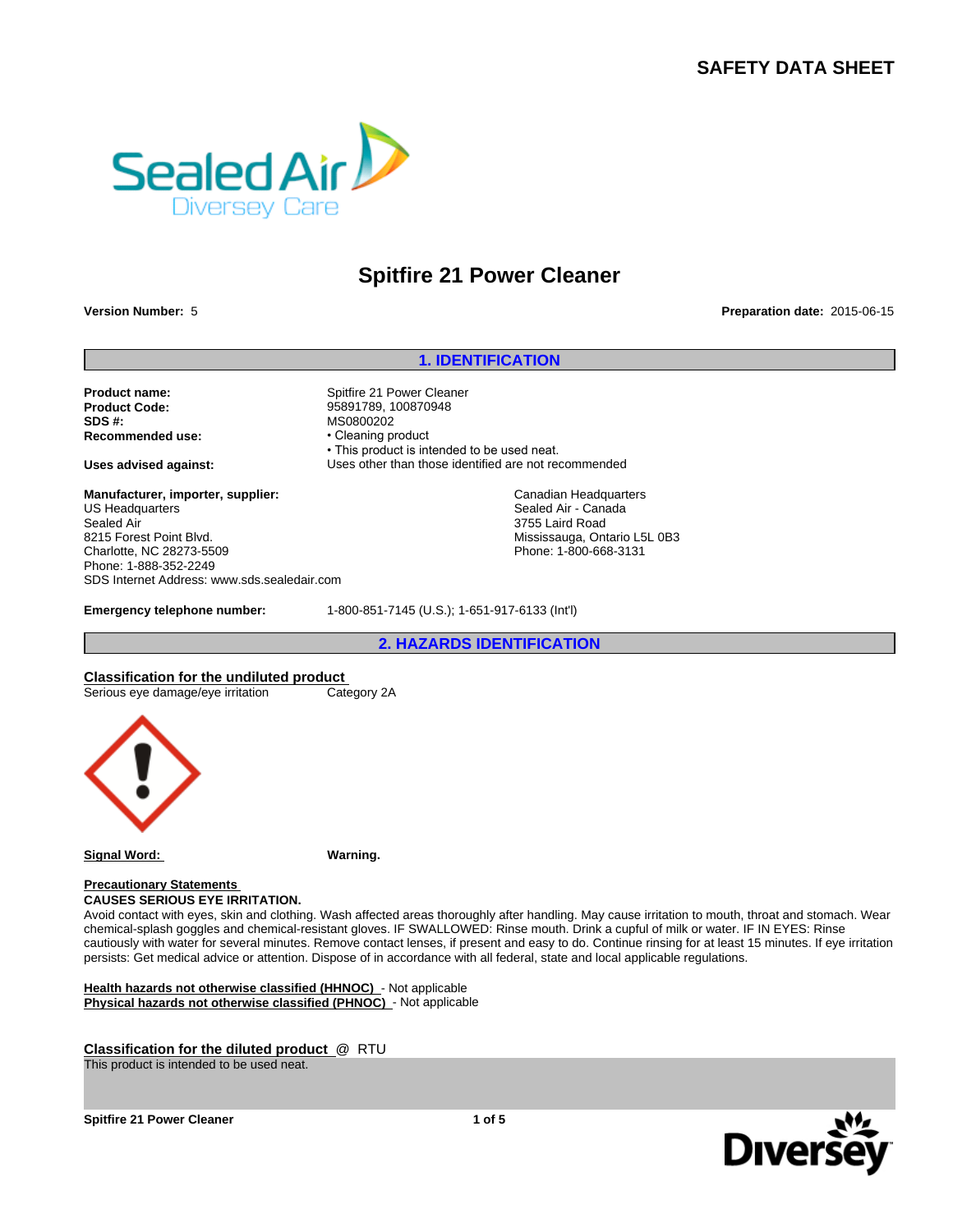### **Precautionary Statements**

See undiluted product information above.

## **3. COMPOSITION/INFORMATION ON INGREDIENTS**

## **Classified Ingredients**

| Ingredient(s)                     | CAS#           | Weight %        |
|-----------------------------------|----------------|-----------------|
| Benzyl alcohol                    | $100 - 51 - 6$ | $3\% - 5\%$     |
| Diethylene glycol monoethyl ether | 111-90-0       | $1\% - 3\%$     |
| Sodium xylene sulfonate           | 1300-72-7      | $1\% - 3\%$     |
| Alcohol ethoxylates               | 68439-46-3     | $1\% - 3\%$     |
| Monoethanolamine                  | 141-43-5       | $> 0.1\% - 1\%$ |
| Potassium hydroxide               | 1310-58-3      | $> 0.1\% - 1\%$ |
| 2-butoxyethanol                   | 111-76-2       | $> 0.1\% - 1\%$ |

## \*Exact percentages are being withheld as trade secret information

## **4. FIRST AID MEASURES**

## **Undiluted Product:**

**Eyes:** IF IN EYES: Rinse cautiously with water for several minutes. Remove contact lenses, if present and easy to do. Continue rinsing for at least 15 minutes. If eye irritation persists: Get medical advice/attention.

**Skin:** Rinse with plenty of water. If irritation occurs and persists, get medical attention.

**Inhalation:** No specific first aid measures are required.

**Ingestion:** IF SWALLOWED: Rinse mouth. Drink a cupful of milk or water.

**Most Important Symptoms/Effects:** No information available. **Immediate medical attention and special treatment needed** Not applicable. **Aggravated Medical Conditions:** None known.

## **Diluted Product:**

This product is intended to be used neat.

**Eyes:** See undiluted product information above. **Skin:** See undiluted product information above. **Inhalation:** See undiluted product information above. **Ingestion:** See undiluted product information above.

## **5. FIRE-FIGHTING MEASURES**

**Specific methods:**<br>**Suitable extinguishing media:** The product is not flammable **Specific hazards:** 

The product is not flammable. Extinguish fire using agent suitable for surrounding fire.<br>Not applicable.

**Special protective equipment for firefighters:** As in any fire, wear self-contained breathing apparatus pressure-demand, MSHA/NIOSH (approved or equivalent) and full protective gear.

**Extinguishing media which must not be used for safety reasons:** No information available.

## **6. ACCIDENTAL RELEASE MEASURES**

**Environmental precautions and clean-up methods:**

**Personal precautions:** Put on appropriate personal protective equipment (see Section 8.). Clean-up methods - large spillage. Absorb spill with inert material (e.g. dry sand or earth), then place in a chemical waste container. Use a water rinse for final clean-up.

## **7. HANDLING AND STORAGE**

**Handling:** Avoid contact with skin and eyes. Wash thoroughly after handling. FOR COMMERCIAL AND INDUSTRIAL USE ONLY. **Storage:** Protect from freezing. Keep tightly closed in a dry, cool and well-ventilated place. KEEP OUT OF REACH OF CHILDREN. **Aerosol Level (if applicable) :** Not applicable

## **8. EXPOSURE CONTROLS / PERSONAL PROTECTION**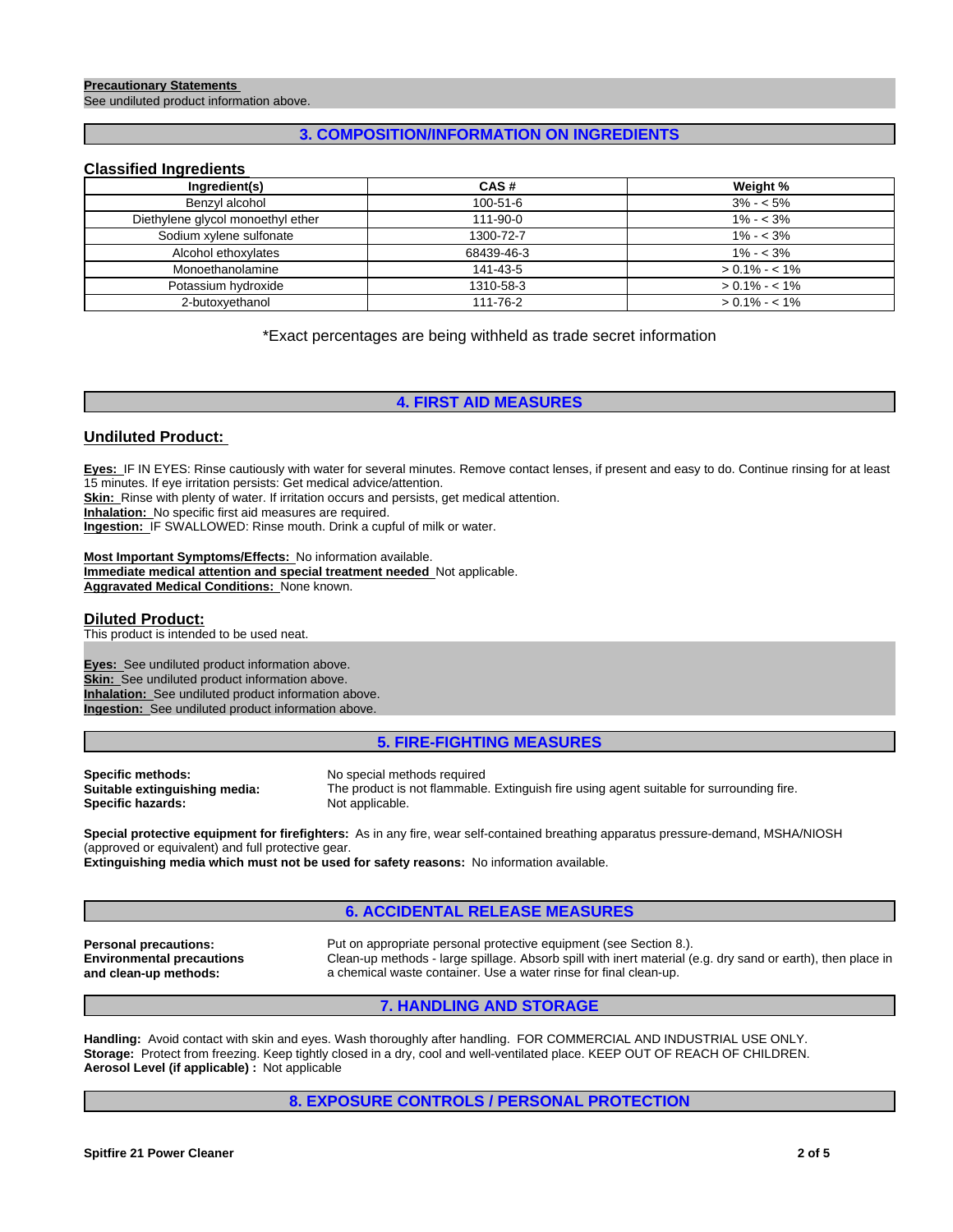## **Exposure Guidelines:** .

| Ingredient(s)                     | CAS#       | <b>ACGIH</b>                | <b>OSHA</b>                                                |
|-----------------------------------|------------|-----------------------------|------------------------------------------------------------|
| Benzyl alcohol                    | 100-51-6   |                             |                                                            |
| Diethylene glycol monoethyl ether | 111-90-0   |                             |                                                            |
| Sodium xylene sulfonate           | 1300-72-7  |                             |                                                            |
| Alcohol ethoxylates               | 68439-46-3 |                             |                                                            |
| Monoethanolamine                  | 141-43-5   | 6 ppm (STEL)<br>3 ppm (TWA) | 3 ppm (TWA)<br>6 mg/m <sup>3</sup> (TWA)                   |
| Potassium hydroxide               | 1310-58-3  | 2 mg/m $3$ (Ceiling)        |                                                            |
| 2-butoxyethanol                   | 111-76-2   | 20 ppm (TWA)                | <b>Skin</b><br>50 ppm (TWA)<br>240 mg/m <sup>3</sup> (TWA) |

## **Undiluted Product:**

**Engineering measures to reduce exposure:**

No special ventilation requirements General room ventilation is adequate

| <b>Personal Protective Equipment</b> |                                                                        |
|--------------------------------------|------------------------------------------------------------------------|
| Eye protection:                      | Chemical-splash goggles.                                               |
| Hand protection:                     | Chemical-resistant gloves.                                             |
| Skin and body protection:            | No special requirements under normal use conditions.                   |
| <b>Respiratory protection:</b>       | No special requirements under normal use conditions.                   |
| <b>Hygiene measures:</b>             | Handle in accordance with good industrial hygiene and safety practice. |

## **Diluted Product:**

This product is intended to be used neat.

| <b>Personal Protective Equipment</b> |  |
|--------------------------------------|--|
|                                      |  |

| Eye protection:                | Chemical-splash goggles.                                               |
|--------------------------------|------------------------------------------------------------------------|
| <b>Hand protection:</b>        | Chemical-resistant gloves.                                             |
| Skin and body protection:      | No personal protective equipment required under normal use conditions. |
| <b>Respiratory protection:</b> | No personal protective equipment required under normal use conditions. |
| <b>Hygiene measures:</b>       | Handle in accordance with good industrial hygiene and safety practice. |
|                                |                                                                        |

## **9. PHYSICAL AND CHEMICAL PROPERTIES:**

| <b>Physical State: Liquid</b>                                            | <b>Color:</b> Clear. Red                                          |
|--------------------------------------------------------------------------|-------------------------------------------------------------------|
| <b>Evaporation Rate:</b> No information available                        | <b>Odor:</b> Fresh Pine                                           |
| <b>Odor threshold:</b> No information available.                         | <b>Boiling point/range: Not determined</b>                        |
| <b>Melting point/range: Not determined</b>                               | Decomposition temperature: Not determined                         |
| Autoignition temperature: No information available                       | <b>Solubility: Completely Soluble</b>                             |
| Solubility in other solvents: No information available                   | <b>Relative Density (relative to water): 1.015</b>                |
| Density: 8.47 lbs/gal 1.015 Kg/L                                         | Vapor density: No information available                           |
| <b>Bulk density:</b> No information available                            | Vapor pressure: No information available.                         |
| <b>Flash point:</b> $> 200 \, \text{°F} > 93.3 \, \text{°C}$             | Partition coefficient (n-octanol/water): No information available |
| <b>Dilution Flash Point: 200 °F 93.3 °C</b>                              | Viscosity: No information available                               |
| <b>Elemental Phosphorus: 0.00 % by wt.</b>                               | <b>VOC:</b> 0.45 % $*$                                            |
| <b>pH:</b> 12.3                                                          | VOC % by wt. at use dilution $0.45\%$                             |
| Dilution pH: 12.3 @ RTU                                                  | <b>Flammability (Solid or Gas): Not applicable</b>                |
| <b>Metal Corrosion: Not determined</b>                                   |                                                                   |
| <b>Explosion limits: - upper:</b> Not determined - lower: Not determined |                                                                   |

\* - Title 17, California Code of Regulations, Division 3, Chapter 1, Subchapter 8.5, Article 2, Consumer Products, Sections 94508

## **10. STABILITY AND REACTIVITY**

| <b>Reactivity:</b>                | Not Applicable                                                                        |
|-----------------------------------|---------------------------------------------------------------------------------------|
| Stability:                        | The product is stable                                                                 |
| Hazardous decomposition products: | None reasonably foreseeable.                                                          |
| <b>Materials to avoid:</b>        | Do not mix with any other product or chemical unless specified in the use directions. |
| <b>Conditions to avoid:</b>       | No information available.                                                             |

**11. TOXICOLOGICAL INFORMATION**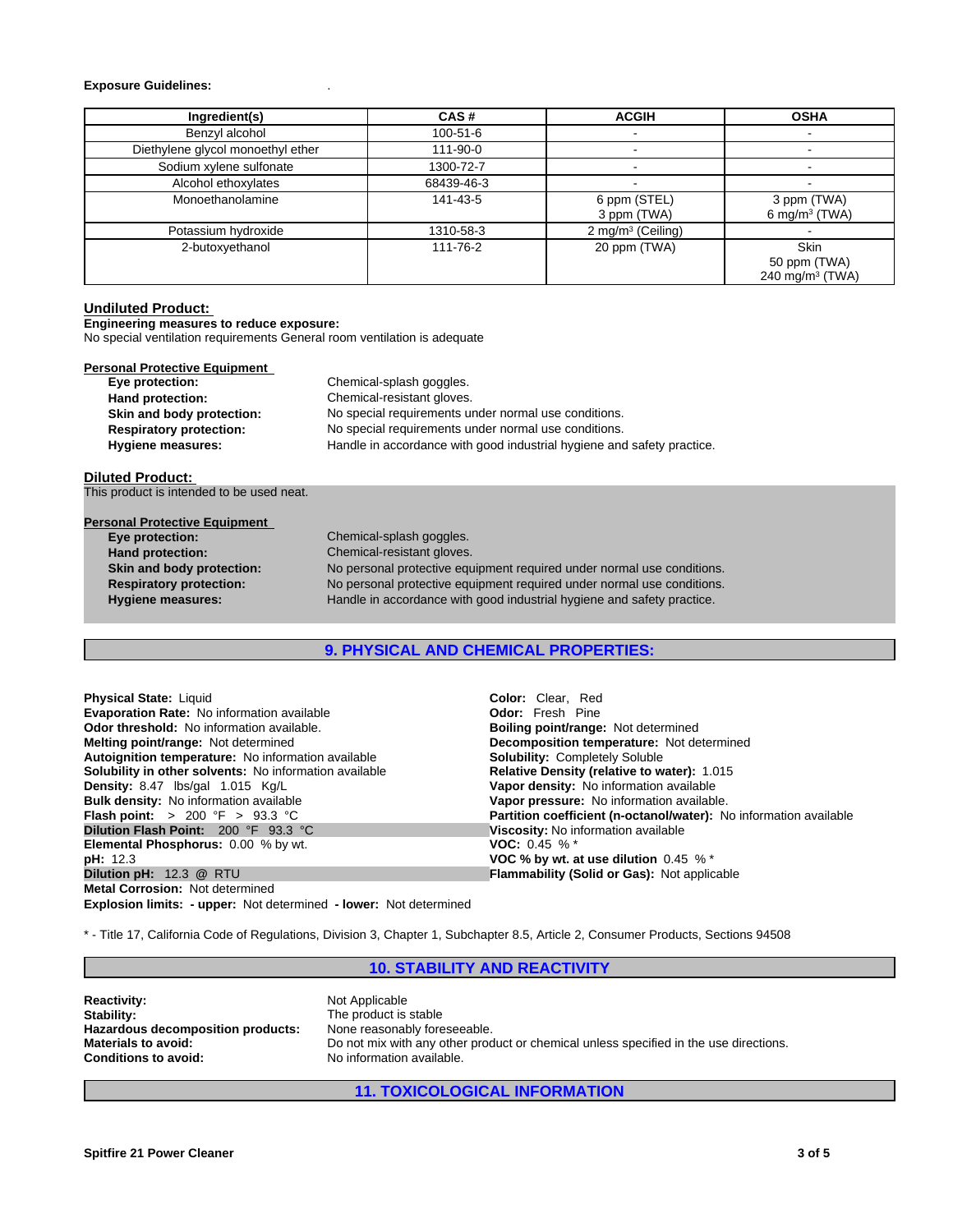## **Information on likely routes of exposure:**

Eye contact, Skin contact, Inhalation

## **Delayed, immediate, or chronic effects and symptoms from short and long-term exposure**

**Skin contact:** May be mildly irritating to skin. Symptoms may include redness and/or transient discomfort. **Eye contact:** Causes serious eye irritation. Symptoms may include pain, redness, and watering. **Ingestion:** May be irritating to mouth, throat and stomach. Symptoms may include stomach pain and nausea. **Inhalation:** May be irritating to nose, throat, and respiratory tract. Symptoms may include coughing and difficulty breathing. **Sensitization:** No known effects. **Target Organs (SE):** None known **Target Organs (RE):** None known and stomach. Symptoms may include stomach pain and nausea.<br>
and respiratory tract. Symptoms may include coughing and difficulty breath<br> **12. ECOLOGICAL INFORMATION** 

## **Numerical measures of toxicity ATE - Oral (mg/kg):** >5000 **ATE - Dermal (mg/kg):** >5000 **ATE - Inhalatory, mists (mg/l):** >20

**Ecotoxicity:** No information available.

**Persistence and Degradability:** No information available.

**Bioaccumulation:** No information available.

1<br>**12. ECOLOGICAL INFORMATION**<br>tion available.<br>**13. DISPOSAL CONSIDERATIONS**<br>polance with all Federal, state, provincial, and local laws and regulations.<br>pontainers **Waste from residues / unused products:** This product, as sold, if discarded or disposed, is not a hazardous waste according to Federal regulations (40 CFR 261.4 (b)(4)). Dispose in compliance with all Federal, state, provincial, and local laws and regulations. **Contaminated Packaging:** Do not re-use empty containers. **RCRA Hazard Class (undiluted product):** Not Regulated on available.<br> **14. DISPOSAL CONSIDERATIONS**<br> **14. TRANSPORT INFORMATION**<br> **14. TRANSPORT INFORMATION**<br>
Juated<br>
14. TRANSPORT INFORMATION<br>
Juated<br>
14. TRANSPORT INFORMATION<br>
Vary by pack size. Please refer to the Diversey reduct, as sold, if discarded or disposed, is not a hazardous waste according to Federaliance with all Federal, state, provincial, and local laws and regulations.<br>
14. TRANSPORT INFORMATION<br>
14. TRANSPORT INFORMATION<br>
17.

**DOT/TDG/IMDG:** Proper shipping descriptions can vary by pack size. Please refer to the Diversey HazMat Library, **only available through Internet Explorer**, http://naextranet.diversey.com/dot/, for up to date shipping information.

**DOT (Ground) Bill of Lading Description:** CLEANING, WASHING, BUFFING, OR POLISHING COMPOUNDS LIQUID

**IMDG (Ocean) Bill of Lading Description:** CLEANING, WASHING, BUFFING, OR POLISHING COMPOUNDS LIQUID

### **International Inventories at CAS# Level**

All components of this product are listed on the following inventories: U.S.A. (TSCA), Canada (DSL/NDSL).

## **U.S. Regulations**

**California Proposition 65:** This product is not subject to the reporting requirements under California's Proposition 65.

### **RIGHT TO KNOW (RTK)**

| Inaredient(s)                     | CAS#      | <b>MARTK:</b> | <b>NJRTK:</b> | <b>PARTK:</b> | <b>RIRTK:</b> |
|-----------------------------------|-----------|---------------|---------------|---------------|---------------|
| Water                             | 7732-18-5 |               |               |               |               |
| Benzvl alcohol                    | 100-51-6  |               |               |               |               |
| Diethylene glycol monoethyl ether | 111-90-0  |               |               |               |               |
| Sodium xylene sulfonate           | 1300-72-7 |               |               |               |               |

### **Spitfire 21 Power Cleaner 4 of 5**